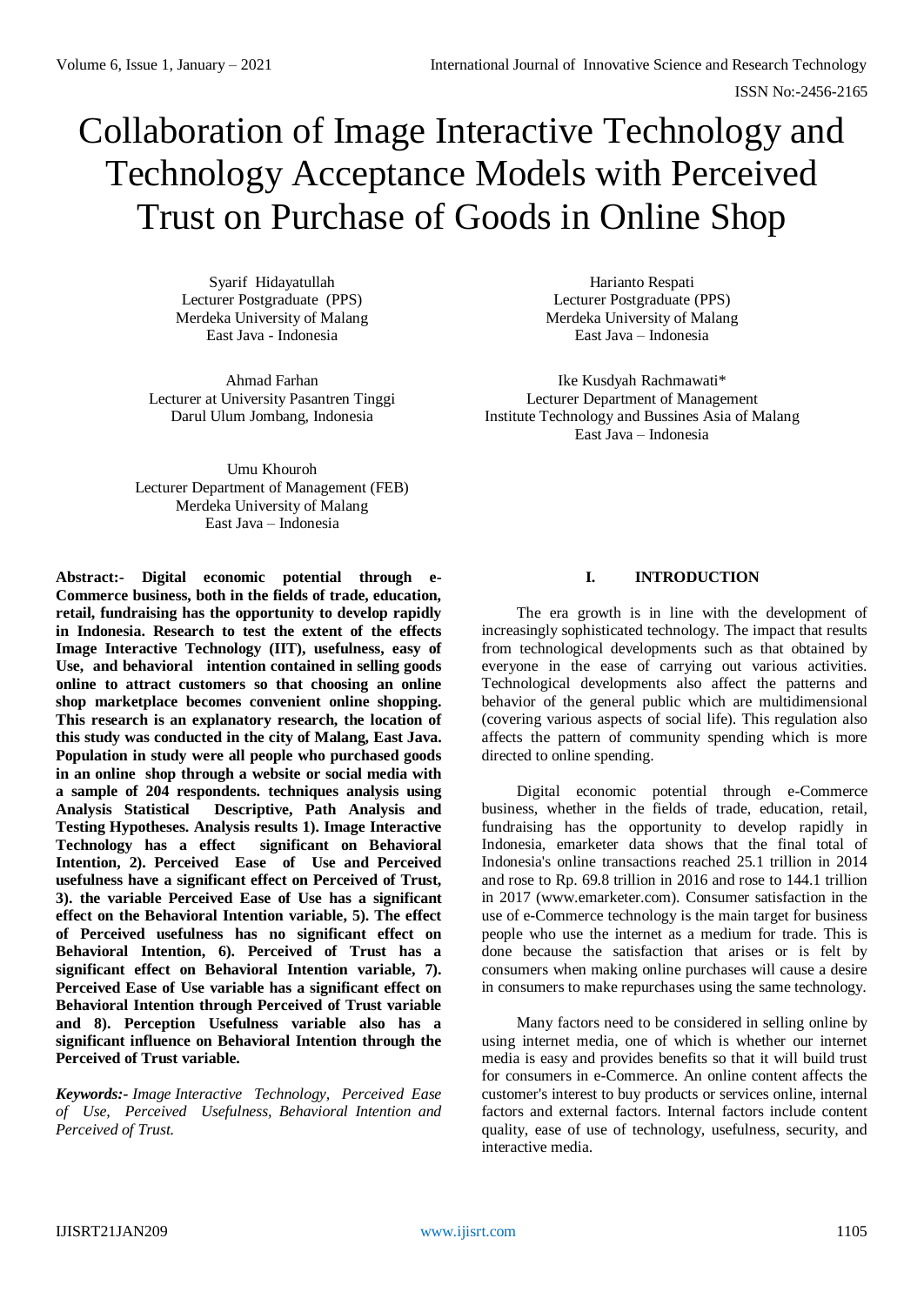Technology that is easy to use, useful and uses interactive content design is a factor to get positive value from customers who have been many variables in various studiies. One technology concept that is a reference for measuring the quality of e-business is the Technology Acceeptance Model (TAM) which includes in factors of usefullness, ease of used and content quality the context of electronic business. In addition to the perceived factors there are also interactive content factors in e-business technology that is defined by Image Interactive Technology. With interactive content a website buying and selling online will have more value and influence the desire of consumers to visit the website that contains interactive content continuously and will affect the sale of products / services (Molla & Licker, 2001).

(Levin, 2011) explaining the preferences of shopping online is a tendency in a person to make purchases over the internet. An e-commerce company needs to analyze and study and understand what factors influence the use of technology in order to maximize the information technology resources available in the company and increase the effectiveness of overall online sales. Transactions / trades online also have a high risk potential, many customers have been deceived in purchasing goods online, this makes customers very careful in conducting transactions online by providing excellent service and increasing consumer confidence. Therefore, the customer's trust factor becomes the main factor to make an online service get a positive value from the customer. Research to test the extent of the influence of Image Interactive Technology, usefulness, ease of use, and trust contained in selling goods online to attract customers so that choosing an online shop marketplace becomes convenient online shopping.

# **II. LITERATURE REVIEW**

#### *A. Management Information System*

According to [1]: "The system is any collection of components or sub-systems that interact to achieve a certain goal." [1] [2] Information is interpreted as the result of data processing used for a purpose, so that the recipient will get a stimulus to take action. Data is a clear fact of its scope, place and time. Data is obtained from primary or secondary data sources in the form of written news or electronic signals.

# *B. Image Interactive Technology (IIT)*

*Image Interactive Technology* (IIT) It has been described as interactivity from features or depictions of information in the form of text into images. Image interactive contains product or service information that will be delivered to customers. Information delivered with Image interactive will be simpler for customers to understand [3].[4][5]

# *C. Technology Acceptance Model (TAM)*

The notion of Technology Acceptance Model (TAM) is a theory in information systems designed to explain how users can understand and easily use an information technology. Technology Acceptance Model (TAM) has the aim to explain and predict user acceptance of a technology. Theory Technology Acceptance Model (TAM) is a development of the previous theory of Reasoned Action (TRA). The TRA explains how to predict user acceptance of existing technology based on two influencing factors such as perceived usability factors and perceived ease of use factors. [6]. These two factors including the fundamental construct of technology acceptance in the TAM model will be presented in Figure 1, which is as follows:



Figure 2 : Model Technology Aceptance Model Source : Davis, 1989

# *D. Perceived Usefulness*

[7] Defines perceived of usefulness, namely: " The extent to which one can believe that using a certain system will be able to improve the performance of its work ". This can be interpreted as a level where someone sure that the use of a certain system will automatically increase the person's work performance.

# *E. Perceived Ease Of Use*

[7] Defines perceived ease of use, namely: " The extent to which one can believe that the use of a particular system will also be free from effort ". This can be interpreted as a level where someone believes that the use of certain systems can reduce one's efforts in doing something. Ease interpreted Davis as Fredom from difficulty or great effort that is free from difficulties or great effort.

# *F. Trust*

In the world of online shopping for e-commerce activities, trust can be a major factor that must be built by business people who are going to buy and sell online. The trust factor built by business people will certainly attract consumers to shop online for the goods offered the website that was built [8]. [9] states that the confidence certain of parties towards others in conducting transaction deals based on a belief that the person they trust will fulfill all their obligations properly, as expected by a very broad concept. Trust is the foundation that must be built in a business. Transactions that occur on two or more parties are due to both parties trusting each other. Building customer trust in a business cannot appear instantly or suddenly, but must be built from the beginning of the business [10].

## *G. Intention*

Participation is the involvement of a person in a particular activity. In the context of e-commerce electronic shopping, participation can be measured by the number of consumers who make transactions [11]. Participation is very much determined by trust in media, partners, or others involved in an activity.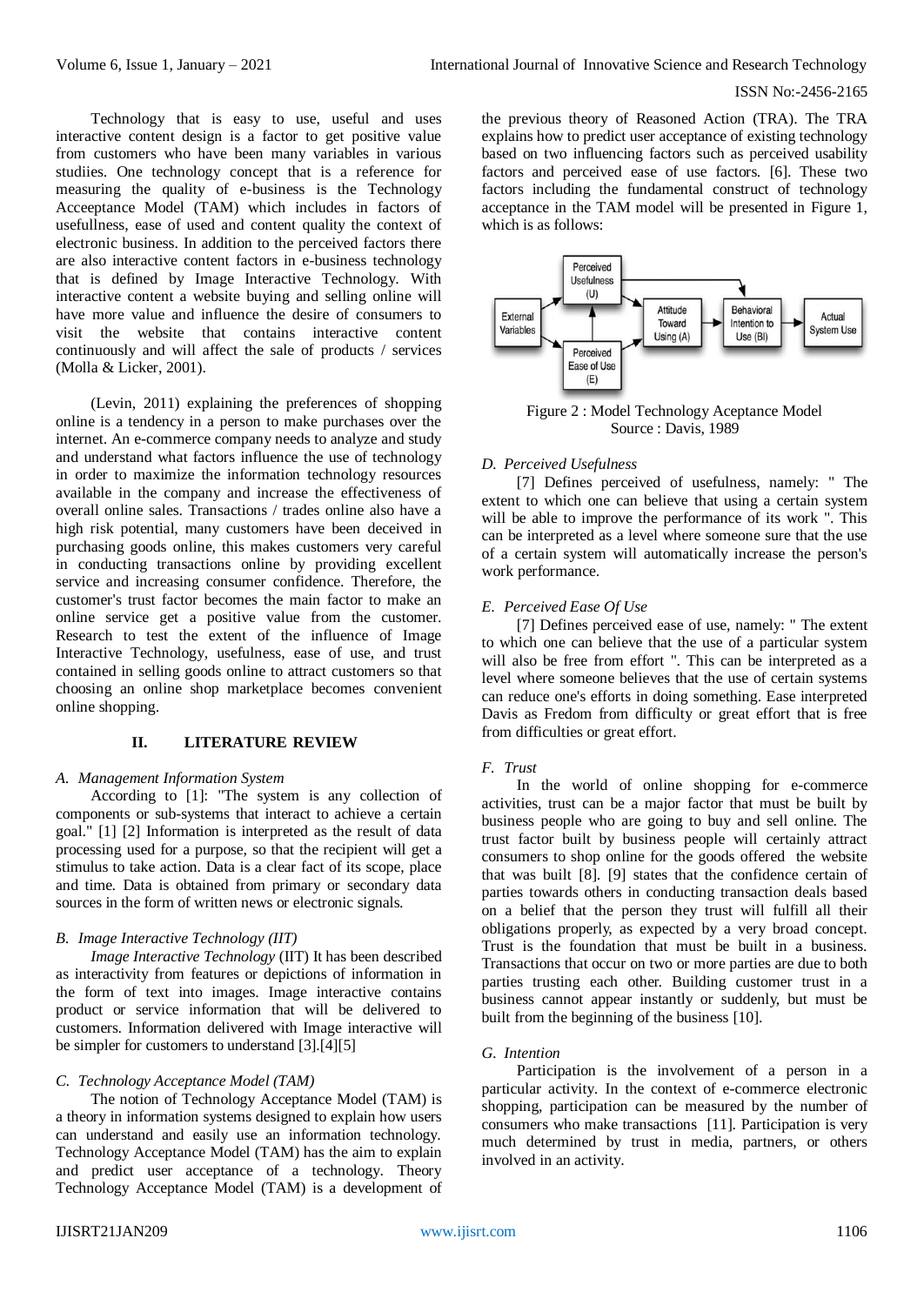## **III. RESEARCH METHODS**

## *A. Research Design*

This research is an explanatory research, and the focus of this study is on the study of behavioral information systems' using social media and e-commerce, especially those related to Image Interactive Technology (IIT) perceiived ease of use (PAU), Perceived Usefulness (PU) and Perceived of trust (PT) on behavioral intention (BI), location This study was conducted in Malang, East Java. The population in this study are all people who have used purchases of goods in an online shop through a website or social media. The research sample because the population is unknown, the researchers use opinions [12] recommend a minimum number of samples is 5-10 multiplied by the number of question items contained in the questionnaire. The sample size of the researchers set at  $6 \times 34 = 204$ . As for the analysis technique for processing research data using a combination of analysis such as descriptive analysis statistics, path analysis and Hypothesis Testing.

#### *B. Research Conceptual Framework*





The population in this study are all people / people of Malang City who have used travel bookings by using a website on a travel agent in Malang. The research sample because the population is unknown, the researchers use opinions [12] recommend a minimum number of samples is 5- 10 times the number of question items contained in the questionnaire. As for the researchers determined by using the maximum size of the sample the study was  $10 \times 19 = 190$ respondents. Data distribution by questionnaire using online questionnaire.

# *C. Definition of Variable Operations*

The operational definition of this research variable is used as the basis for making a questionnaire in the form of a statement. as for the indicators of each of the variables studied are as follows:

|                | <b>Variable</b>                                              | <b>Indicator</b>                                                                                     | <b>Number</b><br>of<br>statement<br>S |
|----------------|--------------------------------------------------------------|------------------------------------------------------------------------------------------------------|---------------------------------------|
| X1             | Image Interactive<br>Technology<br>(Hyn-Hwa et.,al,<br>2006) | It's fun<br>Linger<br>Adventure                                                                      | 3<br>statements                       |
| X <sub>2</sub> | Ease of use<br>(Davis, 1989)                                 | Easy to<br>understand<br>Easy to learn<br>Easy to use                                                | 8<br>statements                       |
| X <sub>3</sub> | <b>Usefulness</b><br>(Thomshon et., all.<br>1991)            | Productivity<br><b>Effectiveness</b>                                                                 | 7<br>statements                       |
| Y1             | Perceived Trust<br>(Chen and Barnes,<br>2007)                | Comfort<br>Satisfaction<br>Responsibility                                                            | 10<br>statements                      |
| Y <sub>2</sub> | <b>Behavioral</b><br>Intention<br>(Davis, 1989)              | Willing to buy<br>products /<br>services<br>Recommendati<br>ons<br>Will visit again<br>Subscriptions | 6<br>statements                       |

|  |  |  | Table 1: Indicators and list of research questions |  |
|--|--|--|----------------------------------------------------|--|
|--|--|--|----------------------------------------------------|--|

#### *D. Data analysis Technique*

The data analysis technique used in this research is to use descriptive statistical analysis, regression analysis with 2 models and to use hypothesis testing to answer the proposed hypothesis.

## **IV. RESULTS AND DISCUSSION**

A total of 204 respondents filled out the research questionnaire online. From the analysis of the hypothesis obtained the results that has been done of each path obtained from the path analyst results using SPSS software are as follows:

#### *A. Descriptive statistics*

Respondent profiles in this study were seen from gender, occupation, income and ticket booking experience. The respondent's profile can be seen in the following table :

Source: Various articles, processed (2020)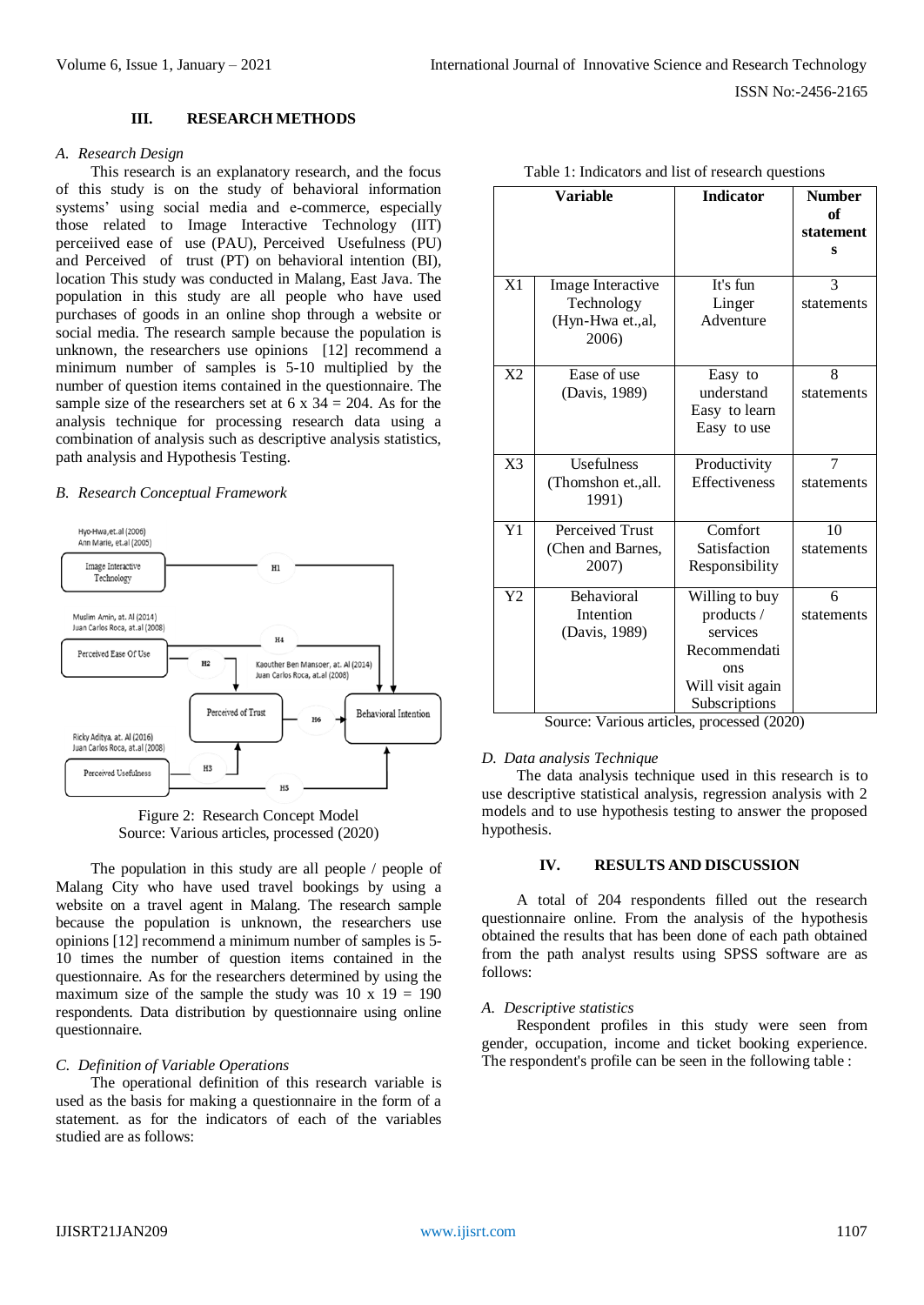| Item       | Optional           | <b>Frequency</b> | Percen |
|------------|--------------------|------------------|--------|
| Gender     | Male<br>113        |                  | 55,39  |
|            | Female             | 91               | 44,61  |
|            |                    |                  |        |
| Works      | State employees    | 52               | 25,49  |
|            | Private            | 49               | 24,04  |
|            | Entrepreneur       | 45               | 22,06  |
|            | Student            | 49               | 24,02  |
|            | Others             | 9                | 4,41   |
|            |                    |                  |        |
| Income     | 0-1 million        | 13               | 6,37   |
|            | 1-2 million        | 42               | 20,59  |
|            | 2-3 million        | 54               | 26,47  |
|            | 3 million and      | 95               | 46,57  |
|            | above              |                  |        |
|            |                    |                  |        |
| Online     | $0-5$ months       | 29               | 14,22  |
| Shoping    | 5 months - 1 years | 19               | 9,31   |
| Experience | 1 year - 2 years   | 76               | 37,25  |
|            | 2 more years       | 80               | 39,22  |
| $\sim$     | $\mathbf{\bar{n}}$ | 1.0000           |        |

Table 2 : Profiles of Research Respondents

Source: Primary Data, processed, 2020

| <b>B.</b> Regression Analysis Model 1         |     |
|-----------------------------------------------|-----|
| Model Equation 1 $\rightarrow$ Y2 = PY2X1 + e | (1) |

Table 3: Regression Analysis Test Results Model I

| Model                   |                                  | Unstandardiz | Standar                    | T    | Sig. |  |
|-------------------------|----------------------------------|--------------|----------------------------|------|------|--|
|                         |                                  | ed           | diized                     |      |      |  |
|                         |                                  | Coeficients  | Coeficie                   |      |      |  |
|                         |                                  |              | nts                        |      |      |  |
|                         | B                                | Std.         | Beta                       |      |      |  |
|                         |                                  | Error        |                            |      |      |  |
| Interaktif              | 0,56                             |              |                            | 8,25 | 0.   |  |
| Technology              |                                  | 0,069        | 0,502                      |      |      |  |
| (X1)                    | 8                                |              |                            | 2    | 000  |  |
| DependentVaria          | <b>Behavioral Intention (Y2)</b> |              |                            |      |      |  |
| bel                     |                                  |              |                            |      |      |  |
| R                       |                                  |              | 0,502                      |      |      |  |
| R <sub>2</sub>          |                                  |              | 0,252                      |      |      |  |
| R <sub>2</sub> Adjusted | 0,248                            |              |                            |      |      |  |
| $F$ hitung              | 68.088                           |              |                            |      |      |  |
| Probability             | 0,000                            |              |                            |      |      |  |
| Line Equation           | $Y = PYX1 + e$                   |              |                            |      |      |  |
| Result                  |                                  |              | $Y = 0,502 \text{ X1} + e$ |      |      |  |

Source: Primary Data, processed, 2020

Based on the output of the existing regression Model I, it can be seen that the value of the interactive technology variable  $X1 = 0$ , 000 is less than 0.05 (alpha value). These results can be concluded from the results of regression model I, namely interactive technology variables can be said to have a significant influence on the Behavioral Intention variable. then the value of R2 or R Square is 0.252, this means that the contribution of interactive technology variables (X1) to Behavioral Intention (Y) is 25.2%, while the remaining 78.4% is influenced by other variables not included in this agreement. . The amount of e1 =  $\sqrt{(1-0.252)} = \sqrt{(0.784)}$  = 0.885.

Furthermore, to find out whether the existing regression model I can be accepted or not, the researcher conducted a hypothesis test. In testing the hypothesis the researcher compares F Count with F Table or see the significance value of F. The calculated F value is 68.088 with a significant value that is  $0.000$  this means that  $0,000 < 0.05$  then Ho is rejected and H1 is accepted, so It can be concluded that there is an influence between Interactive Techloogy and Behavioral Intention.

# *C. Regression Analysis Model 2*

Model Equation 2  $\rightarrow$  Y1=PY1X2+ PY1X3 + e (2)

| <b>Model</b>                    | Unstandardiz<br>ed Coeficients      |               | Stantda<br>rdized<br>Coeficie<br>nts | T          | Sig.             |  |
|---------------------------------|-------------------------------------|---------------|--------------------------------------|------------|------------------|--|
|                                 | B                                   | Std.<br>Error | Beta                                 |            |                  |  |
| Perceived Ease<br>of Use $(X2)$ | 0,79<br>2                           | 0,074         | 0,655                                | 10,7<br>46 | 0,00<br>$\theta$ |  |
| Perceived<br>Usefullness $(X3)$ | 0,10<br>3                           | 0,044         | 0,141                                | 2,31<br>8  | 0,02             |  |
| DependentVaria<br>bel           | Trust $(Z)$                         |               |                                      |            |                  |  |
| R                               | 0,754                               |               |                                      |            |                  |  |
| $\mathbf{R}_{2}$                | 0,569                               |               |                                      |            |                  |  |
| R <sub>2</sub> Adjusted         | 0.565                               |               |                                      |            |                  |  |
| $F$ hitung                      | 132,657                             |               |                                      |            |                  |  |
| Probability                     | 0,000                               |               |                                      |            |                  |  |
| Line Equation                   |                                     |               | $Z = PY1X2 + PY1X3 + e$              |            |                  |  |
|                                 | Source: Drimery Deta processed 2020 |               |                                      |            |                  |  |

|  | Table 4 : Regression Analysis Path Test Results Model 2 |  |  |
|--|---------------------------------------------------------|--|--|
|  |                                                         |  |  |

Source: Primary Data, processed, 2020

Based on the results of the existing Model II regression output, it can be seen that the significant value of the Perceived Ease of Use variable  $(X2) = 0$ , 000 and the Perceived Usefulness (X3) variable where this value is smaller than the standardized alpha value, namely 0, 05. Furthermore, the conclusions that can be drawn from these results are the existing regression model II where the Variable Perceived Ease of Use (X2) and Perceived Usefulness (X3) have a significant effect on Perceived of Trusst (Z). The value of R2 or R Square can be seen that the value is 0.569, meaning that the contribution or contribution of the influence of the variables X2, X3 on Z is 56.9%, while the remaining 43.1% of this study is influenced by other variables that are not included in this study. The value of e1 =  $\sqrt{(1-0.569)} = \sqrt{0.569}$  $(0.431) = 0.941$ .

In this study also looked at the existing model test. The model test uses the F test by seeing or comparing the F count with the existing F table or seeing the existing F significance value. From the results of the analysis, it is obtained that the F value is calculated as 132.657 with a significant value of 0.000, while the alpha used by researchers is 5%, which means 0.000 <0.05 so that Ho is rejected and H1 is accepted, meaning that there is an influence between the Perceiived Ease of Use (X2) variable and the Perceiived variable.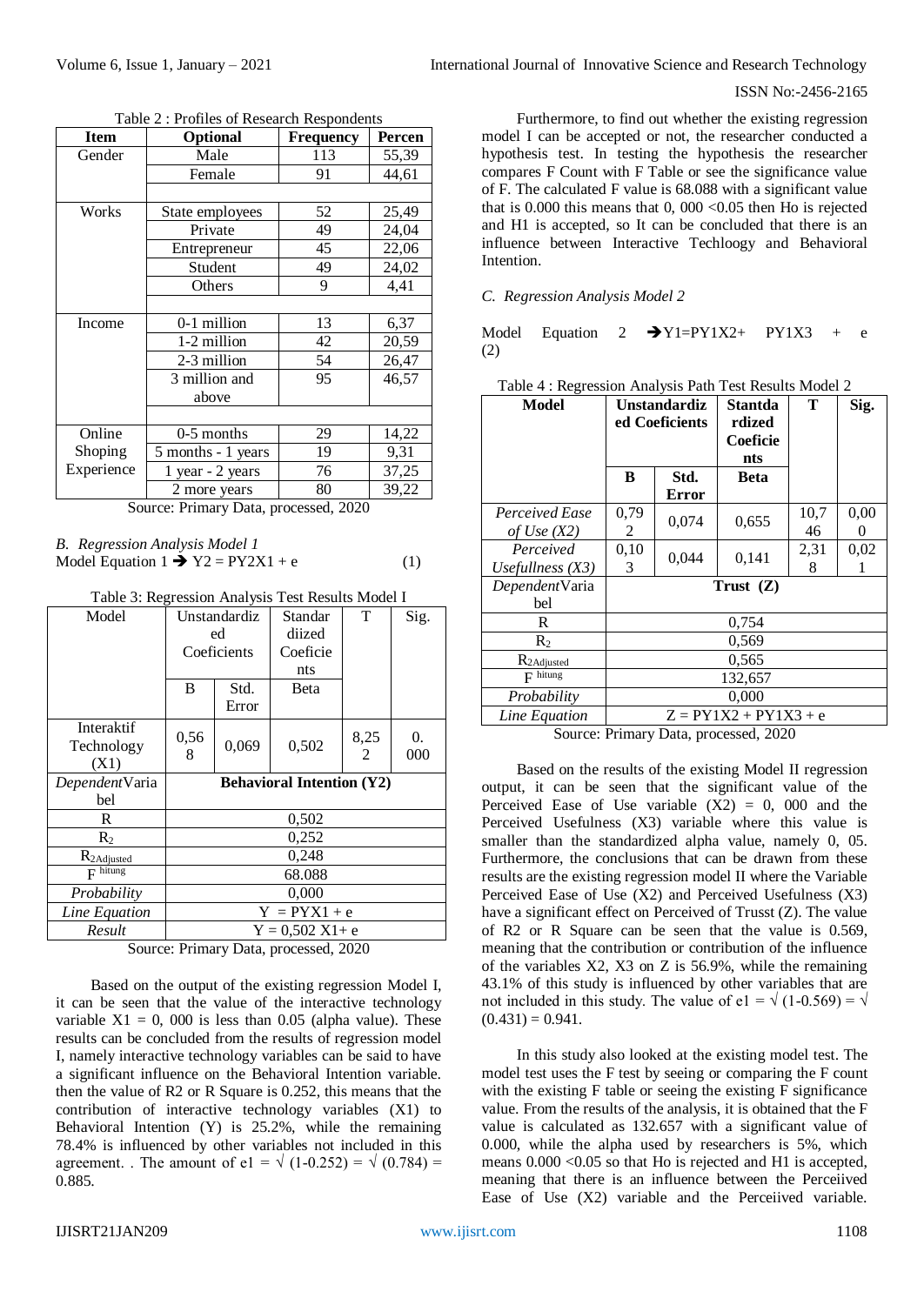Usefulness (X3) for the variable Perceived of Trust (Z) together.

# *D. Regression Analysis Model 3*

Model Equation  $3 \rightarrow Y2=PY1X1+PY1X3+PY2Y1+e$ (3)

| <b>Model</b>            | Unstandardiz<br>ed Coeficients |       | Stantda<br>rdized               | Т    | Sig.     |
|-------------------------|--------------------------------|-------|---------------------------------|------|----------|
|                         |                                |       | Coeficie                        |      |          |
|                         |                                |       | nts                             |      |          |
|                         | B                              | Std.  | <b>Beta</b>                     |      |          |
|                         |                                | Error |                                 |      |          |
| Perceived Ease          | 0,30                           | 0,074 | 0,243                           | 4,11 | 0,00     |
| of Use $(X2)$           | 6                              |       |                                 | 5    | $\theta$ |
| Perceived               |                                |       |                                 |      | 0,06     |
| Usefullness $(X3)$      | 0,06                           | 0,036 | $-0,088$                        | 1,84 | 6        |
|                         | 7                              |       |                                 | 6    |          |
| Perceived of            | 0,74                           | 0,057 | 0,719                           | 13,2 | 0,00     |
| Trust(Z)                | 9                              |       |                                 | 20   | $\theta$ |
| <i>Dependent</i> Varia  |                                |       | <b>Behavioral Intention (Y)</b> |      |          |
| bel                     |                                |       |                                 |      |          |
| R                       | 0,863                          |       |                                 |      |          |
| $\mathbf{R}_{2}$        | 0,745                          |       |                                 |      |          |
| R <sub>2</sub> Adjusted |                                |       | 0,741                           |      |          |
| $F$ hitung              | 194,669                        |       |                                 |      |          |
| Probability             |                                |       | 0,000                           |      |          |
| Line Equation           |                                |       | $Y = PY1X2 + PY1X3 + PYZ + e$   |      |          |

Table 5 : Regression Analysis Path Test Results Model 2

Source: Primary Data, processed, 2020

Based on the results of the regression equation Model III, it can be seen that the significant value of the Perceived Ease of Use (X2) variable is 0, 000 and the Perceived Usefulness (X3) variable is less than 0.05.This means that the regression model III is Variable Perceived Ease. of Use (X2) and Perceived Usefulness (X3) have a significant influence on Behavioral intention (Y). However, other results obtained that the value of the Perceived of Trust (Z) variable does not have a significant effect on the Behavioral intention (Y) variable, this is seen from the probability value that is greater than 0.05. Furthermore, the value of  $R^2$  or R <sup>Square</sup> in the Model Summary is known to be a value of 0.569, this means that the contribution of the influence of variables X2 and X3 to variable Z is 56.9%, while the remaining value of 43.1% is influenced by other variables not included in this research variable. For the value of e1 =  $\sqrt{(1-0.569)} = \sqrt{(0.431)}$  = 0.941.

Furthermore, to test the model the researcher used the F test by comparing the existing F count with the F table or by looking at the significance value of the existing F test. From the research results obtained a significance value of 0.000 with a significance level or alpha of 5 percent, this means that the value of  $0.000 < 0.05$  means that there is a relationship between the Perceived Ease of Use (X2) variable and the Perceived Usefulness (X3) variable on the Perceived of Trust variable ( Z).

# *E. Hypothesis testing*

| Table 6 : Calculation of influence (Direct, Indirect and Total) |  |  |  |
|-----------------------------------------------------------------|--|--|--|
|-----------------------------------------------------------------|--|--|--|

| <b>Hypothesi</b>   | <b>Direc</b> | Pro      | <b>Indirec</b> | <b>Total</b> | Sig or no |
|--------------------|--------------|----------|----------------|--------------|-----------|
| s                  | t            | b        | t Effect       | <b>Effec</b> |           |
|                    | Effec        |          |                | t            |           |
|                    |              |          |                |              |           |
| $X1 \rightarrow Y$ | 0,502        | 0,00     |                |              | Significa |
|                    |              | 0        |                |              | nt        |
| $X2 \rightarrow Z$ | 0,655        | 0,00     |                |              | Significa |
|                    |              | $\theta$ |                |              | nt        |
| $X3 \rightarrow Z$ | 0,141        | 0,02     |                |              | Significa |
|                    |              |          |                |              | nt        |
| $X2 \rightarrow Y$ | 0,243        | 0,00     |                |              | Significa |
|                    |              | 0        |                |              | nt        |
| $X3 \rightarrow Y$ |              | 0,06     |                |              | No Sig.   |
|                    | 0,088        | 6        |                |              |           |
| $Z \rightarrow Y$  |              | 0,00     |                |              | Significa |
|                    | 0,719        | 0        |                |              | nt        |
| $X2 \rightarrow Z$ |              |          | 0,471          | 0,714        | Significa |
| $\rightarrow$ Y    |              |          |                |              | nt        |
| $X3 \rightarrow Z$ |              |          | 0,101          | 0,013        | Significa |
| $\rightarrow$ Y    |              |          |                |              | nt        |

Source: Primary Data, processed (2020)

From the test results listed in Table 6, it is known that the coefficient is known that the direct effect of perceived ease of use on intention to behave is 0.243, while the coefficient of indirect effect of perceived ease of use on behavior is 0.471. Thus, it can be interpreted that there is a significant influence on the trust variable expressed as a partial mediation of the effect of perceived ease of use on repurchase intention.

#### **V. DISCUSSION**

*A. Effect of Image interactive Technology on Behavioral Intention*

The results of testing with SPSS Model I regression are known the effect of Image interactive Technology on Behavioral Intention, the results of the variable X1 (Image interactive Technology) obtained the value of  $t = 8.252$  with a significance level of 0.000. By using a significant limit of 0.05 means that the significance value of X1 is smaller than the significant limit used so that it can be summarized for the first hypothesis can be accepted or statistically tested. Significantly influential Image interactive Technology on Behavioral Intention is very reasonable, because modern business systems today have put forward online information systems and quality information systems that are presented in the form of websites [13] [14] so that the millennial age that is the sample of the study prefers a place to travel from information obtained easily and online. Information obtained by millennial via online can greatly accelerate its spread and the suggestion of the condition and the existence of these tourist attractions will also affect visitor satisfaction so that the information system can help create satisfaction.

# *B. Effect of Perceived Ease ofUse on Perceived of Trust*

The results of testing with SPSS Model II regressions known the efect between Perceived Ease of Use on Perceived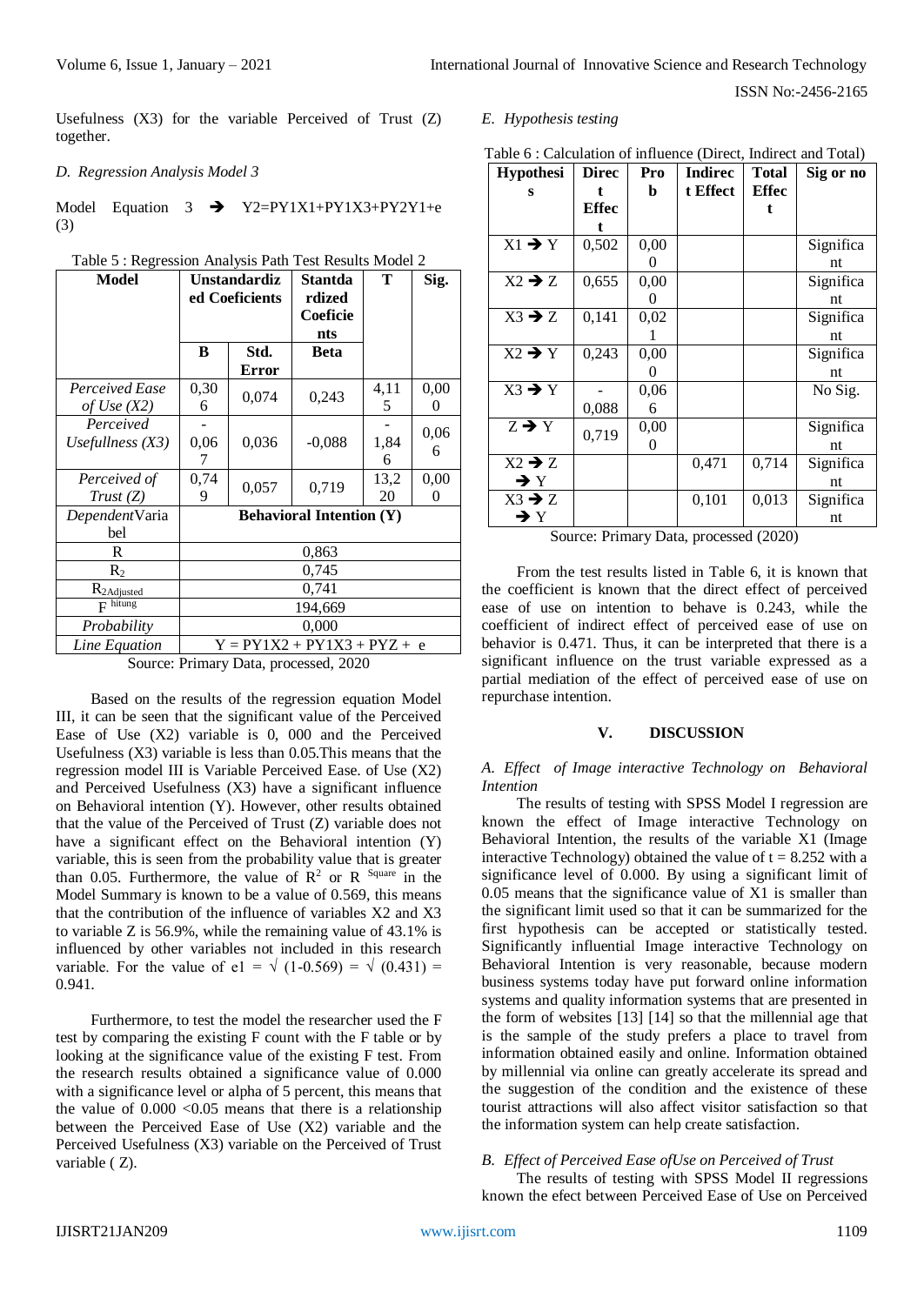of Trust, the results for the variable X2 (Perceived Ease of Use) obtained t value  $= 10.746$  with a significance at level of 0. 000. By using a signifiicant limit of 0.05 means that the significance value of X2 is smaller than the significant limit used so that it can be concluded that the second hypothesis can be accepted or statistically tested. This means that the perceived ease of use perceived by consumers will lead to consumer confidence to buy goods online. This agrees with previous studies conducted by [15] which analysis of research data shows that the perceived ease of use perceived by Go-Jek consumers in Malang has a significant effect on trust. This study is also in line with research conducted [16] which says that perceived ease of use has a significant effect on trast users mobile bangking.

# *C. The effect of Perceived usefulness on Perceiived of Trust*

Results of testing with SPSS Model II regression are known to influence the Perceived usefulness of Perceived of Trust, the results for the X3 variable (Perceived usefulness) obtained t value  $= 2.318$  with a significance level of 0.000. By using a significant limit of 0.05 means that the significance value X3 is smaller than the significant limit used so that it can be summarized for the third hypothesis can be accepted or statistically tested. This means that the acceptance of benefits felt by consumers will lead to consumer confidence to buy goods online. This is in agreement with previous research conducted by [17] : This study integrates the quality of electronic shopping, enjoyment, and trust into the technology acceptance model (TAM) and understands customer acceptance of existing electronic shopping applications. The survey was conducted online with students as the sample and the results obtained that enjoyment and trust in shopping online play an important role in the adoption of electronic shopping by consumers.

# *D. Effect of Perceived Ease of Use on Behavioral Intention*

The results of testing with SPSS Model III regression are known to influence the Perceived Ease of Use on Behavioral Intention, the results for the variable X2 (Perceived Ease of Use) obtained t value  $= 4.115$  with a significance level of 0.000. By using a significant limit of 0.05 means that the significance value of X2 is smaller than the significant limit used so that it can be summarized for the Fourth hypothesis can be accepted or statistically tested. This means that the perceived ease of use perceived by consumers will lead to increased consumer behavioral intention to buy goods online. This is in agreement with previous research conducted by [18] yang mana hasil penelitian menunjukan The result is that self-efficiency is the biggest antecedent of perceived ease of use, which has a direct or indirect relationship to affect behavioral intention through perceptions of using the mobile banking application. Furthermore, structural guarantees are the strongest antecedents of trust, which can increase mobile banking behavioral intentions.

# *E. Effect of Perceived usefulness on Behaavioral Intention*

The results of testing with SPSS Model III regression are known to influence the Perceived usefulness of Behavioral Intention, the results for the variable X2 (Perceived Ease of Use) obtained t value = -1.846 with a significance level of 0.066. By using a significance limit of 0.05, it means that the significance value of Perceived usefulness is greater than the significant limit used so that it can be summarized for the fifth hypothesis as unacceptable or not statistically tested. This means that the perceived usefulness perceived by consumers will not cause consumer intentions to buy goods online. This contradicts research conducted by [19] where the Perceived Ease of Use variable significantly influences Behavioral Intention on LINE instant messaging users in Indonesia. The results of this study are consistent with the results of the study (Setiawan, 2015) which states the result is that the Perceived Ease of Use has a significant influence on existing Behavioral Intention to Use.

## *F. Effect of Perceived of Trust on Behavioral Intention*

The results of testing with SPSS Model III regression are known to influence the Perceived of Trust on Behavioral Intention, the results for the Perceived of Trust variable obtained t value  $= 13.220$  with a significance level of 0,000. By using a significance limit of 0.05, it means that the significance value of the Perceived of Trust is greater than the significant limit used so that it can be summarized for the sixth hypothesis can be accepted or statistically tested. This means that the perceived Perceived of Trust consumers will not cause consumer intentions to buy goods online. This agrees with the research conducted by [19] where the Perceived Ease of Use variable significantly influences Behavioral Intention on LINE instant messaging users in Indonesia. The results of this study are consistent with the results of the study (Setiawan, 2015) which states that<br>Perceived Ease of Use has a significant effect on Use has a significant effect on Behavioral Intention to Use.

# *G. The Effect of Perceived Ease of Use on Behavioral Intention through Perceived of Trust*

Table 5 shows that Perceived of Trust as a moderating variable between Percieved Ease of Use on Behavioral Intention can be seen from the magnitude of the indirect effect (0.471) compared to the direct effect (0.243). Because the result of indirect influence is greater than the direct effect, it means that Perceived Ease of Use influences Behavioral Intention through Perceived of Trust so that it can be summarized for the seventh hypothesis can be accepted or statistically tested. This research supports research conducted by [19] research on Perceived Ease of Use on Behavioral Intention of instant massaging LINE users which results in Perceived Ease of Use on Behavioral Intention has a significant and positive effect. The same thing in the research conducted [20] where convenience is generated, and trust is closely related to purchasing goods online and can determine purchasing decisions supported by good and attractive quality information.

## *H. The Effect of Percieved usefulness on Behavioral Intention through Perceived of Trust*

Table 5 shows that Perceived of Trust as a moderating variable beetween Perceived usefulness on Behavioral Intention can be seen from the magnitude of the indirect effect (0.101) compared to the direct effect (-0.088). Because the result of indirect effect is greater than the direct effect, it means that Perceived usefulness influences Behavioral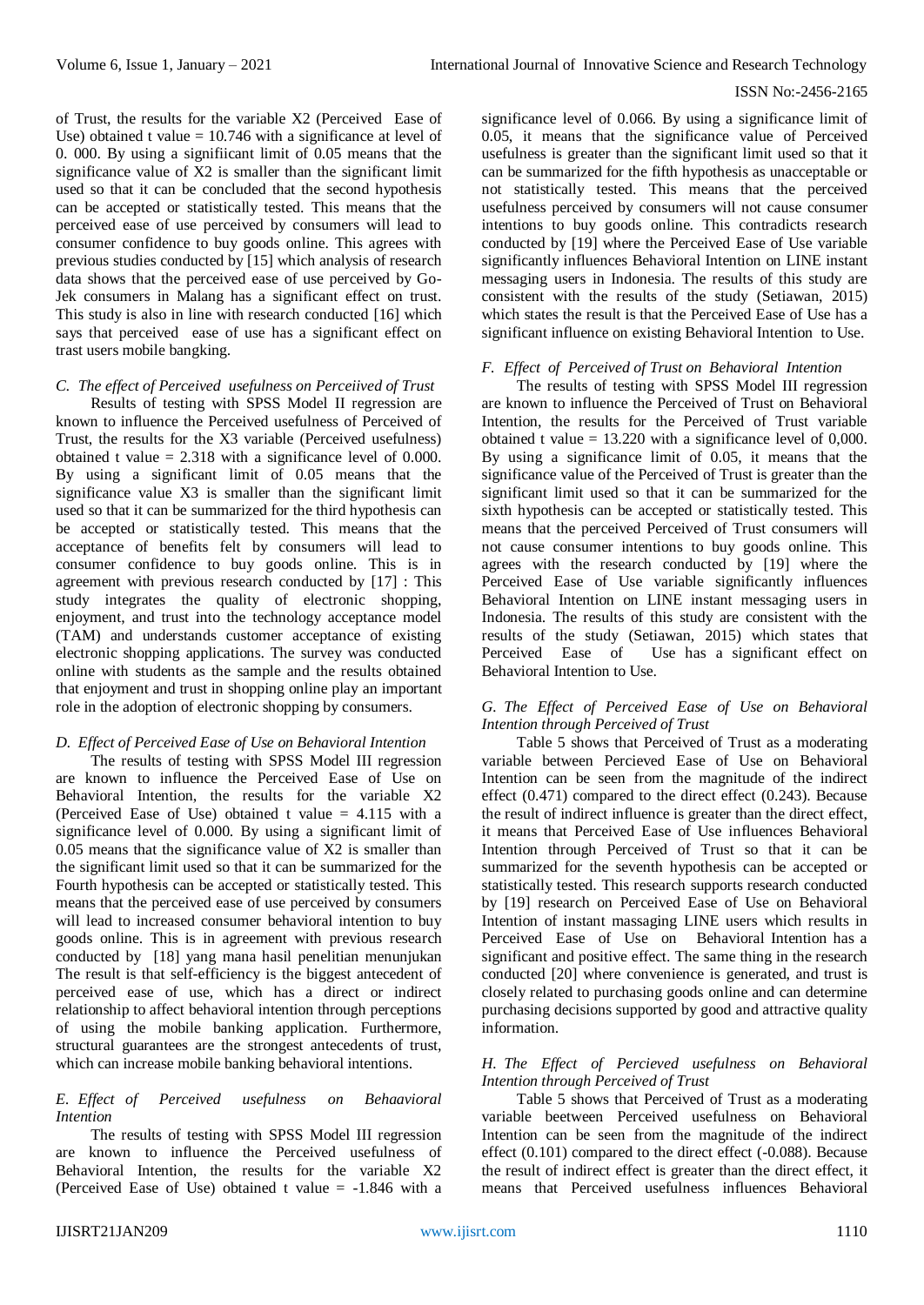Intention through Perceived of Trust so that it can be summarized for the eighth hypothesis can be accepted or statistically tested. This research supports research conducted by [21] [22] where research conducted on enterprise resource planning (ERP) produced Perceived useefulness has a significant and positive efect on Behavioral Intention*.*

# **VI. CONCLUSION**

From the results of the analysis and discussion that has been previously explained, it is concluded that: Interactive image technology has a significant effect on Behavioral Intention, Perceived Ease of Use also has a significant effect on Perceived of Trust, Perceived use has a significant effect on Perceived of Trust, Perceived Ease of Use Has a significant influence on Behavioral Intention, Perceived use has no significant effect on Behavioral Intention, Perceived of Trust has a significant effect on Behavioral Intention, Perceived Ease of Use has a significant effect on Behavioral Intention through Perceived of Trust and Perceived utility has a significant effect on Behavioral Intention through Considered of Trust. The role of information systems is very important in promoting a product in the form of goods and services, as was done by [23][24] [25] he said the role of information systems, especially marketing information, is very influential in customer satisfaction. The same thing was conveyed by [26] she said the quality of information can increase consumer confidence with good and complete information [27][28]. For today's online purchases of goods, you need to pay attention to the interests or pleasures that exist at the millennial age such as Instagram or others[24] [29][24].

# **ACKNOWLEDGMENT**

Thanks are conveyed to the Ministry of Research, Technology and Higher Education of the Republic of Indonesia for providing the opportunity for researchers to get research grants for Magiester's Thesis, and LPPM Unmer Malang who always supports research and service.

## **REFERENCES**

- [1]. E. Arbie, "Pengantar Sistem Informasi Manajemen," *Ed. Ke-7, Jilid*, 2000.
- [2]. J. Riset and A. Dan, "Sistem Informasi Manajemen," *Ris. Akunt. Dan Bisnis*, 2007.
- [3]. A. M. Fiore and H. J. Jin, "Influence of image interactivity on approach responses towards an online retailer," *Internet Res.*, 2003, doi: 10.1108/10662240310458369.
- [4]. R. van Boeschoten, "Interactive media: Image storytelling," *Journal of Management Development*. 2011, doi: 10.1108/02621711111116207.
- [5]. W. K. Jeong *et al.*, "Interactive Histology of large-scale biomedical image stacks," *IEEE Trans. Vis. Comput. Graph.*, 2010, doi: 10.1109/TVCG.2010.168.
- [6]. F. D. Davis, "A technology acceptance model for empirically testing new end-user information systems: Theory and results," *Management*, 1985, doi: oclc/56932490.
- [7]. F. D. Davis, "Perceived usefulness, perceived ease of use, and user acceptance of information technology," *MIS Q. Manag. Inf. Syst.*, 1989, doi: 10.2307/249008.
- [8]. dan H. W. Abdul Syarif, "Analisis Pengaruh Kemenarikan Desain Website, Kepercayaan Dan Profesionalisme Terhadap Keputusan Pembelian Online Jasa Aqiqah," *Ikraith-Informatika*, 2017.
- [9]. D. Harrison McKnight, V. Choudhury, and C. Kacmar, "The impact of initial consumer trust on intentions to transact with a web site: A trust building model," *J. Strateg. Inf. Syst.*, 2002, doi: 10.1016/S0963- 8687(02)00020-3.
- [10]. A. C. Hardiawan, "Pengaruh Kepercayaan,Kemudahan, dan Kualitas Informasi Terhadap Keputusan Pembelian Secara Online," *Adm. Bisnis*, 2013.
- [11]. E. Zheng, Y. Mei, and F. Xianqiong, "Analysis of influencing factors of nursing information system using behavio...: EBSCOhost," *Chinese Nurs. Res.*, 2018.
- [12]. J. F. Hair, Jr, *Essentials of Business Research Methods*. 2015.
- [13]. A. Stephanie, S. Hidayatullah, and Y. T. Ardianto, "An Emperical Study of Website Quality on Hotel Booking Online," vol. 4, no. 2, pp. 10–14, 2019, [Online]. Available:

http://ijbmm.com/paper/Fab2019/1005128749.pdf.

- [14]. M. Rakhmadian, S. Hidayatullah, H. Respati, and U. M. Malang, "Analisis Kualitas Sistem Dan Kualitas Informasi Terhadap Kepuasan Pemakai Sistem Informasi Akademik Dosen," *Semin. Nas. Sist. Inf.*, no. September, pp. 665–675, 2017.
- [15]. D. P. W. Subagio, M. Mugiono, and D. Hadiwidjojo, "Pengaruh Perceived Ease of Use Terhadap Repurchase Usefulness dan Trust Sebagai Variabel Mediasi," *J. Manaj. DAN KEWIRAUSAHAAN*, 2018, doi: 10.26905/jmdk.v6i1.2067.
- [16]. E. Kaasinen, "User acceptance of mobile services Value, ease of use, trust and ease of adoption," *VTT Publications*. 2005.
- [17]. S. Ha and L. Stoel, "Consumer e-shopping acceptance: Antecedents in a technology acceptance model," *J. Bus. Res.*, 2009, doi: 10.1016/j.jbusres.2008.06.016.
- [18]. J. C. Gu, S. C. Lee, and Y. H. Suh, "Determinants of behavioral intention to mobile banking," *Expert Syst. Appl.*, 2009, doi: 10.1016/j.eswa.2009.03.024.
- [19]. R. Aditya and A. Wardhana, "Pengaruh perceived usefulness dan perceived ease of use terhadap behavioral intention dengan pendekatan Technology Acceptance Model (TAM) pada pengguna Instant Messaging LINE di Indonesia," *J. Siasat Bisnis*, 2016, doi: 10.20885/jsb.vol20.iss1.art3.
- [20]. I. K. Rachmawati, Y. Handoko, F. Nuryanti, M. Wulan, and S. Hidayatullah, "Pengaruh kemudahan, kepercayaan pelanggan dan kualitas informasi terhadap keputusan pembelian online," *Semin. Nas. Sist. Inf. 2019*, vol. 3, no. September, pp. 1617–1625, 2019.
- [21]. K. Amoako-Gyampah, "Perceived usefulness, user involvement and behavioral intention: an empirical study of ERP implementation," *Comput. Human Behav.*, 2007, doi: 10.1016/j.chb.2004.12.002.